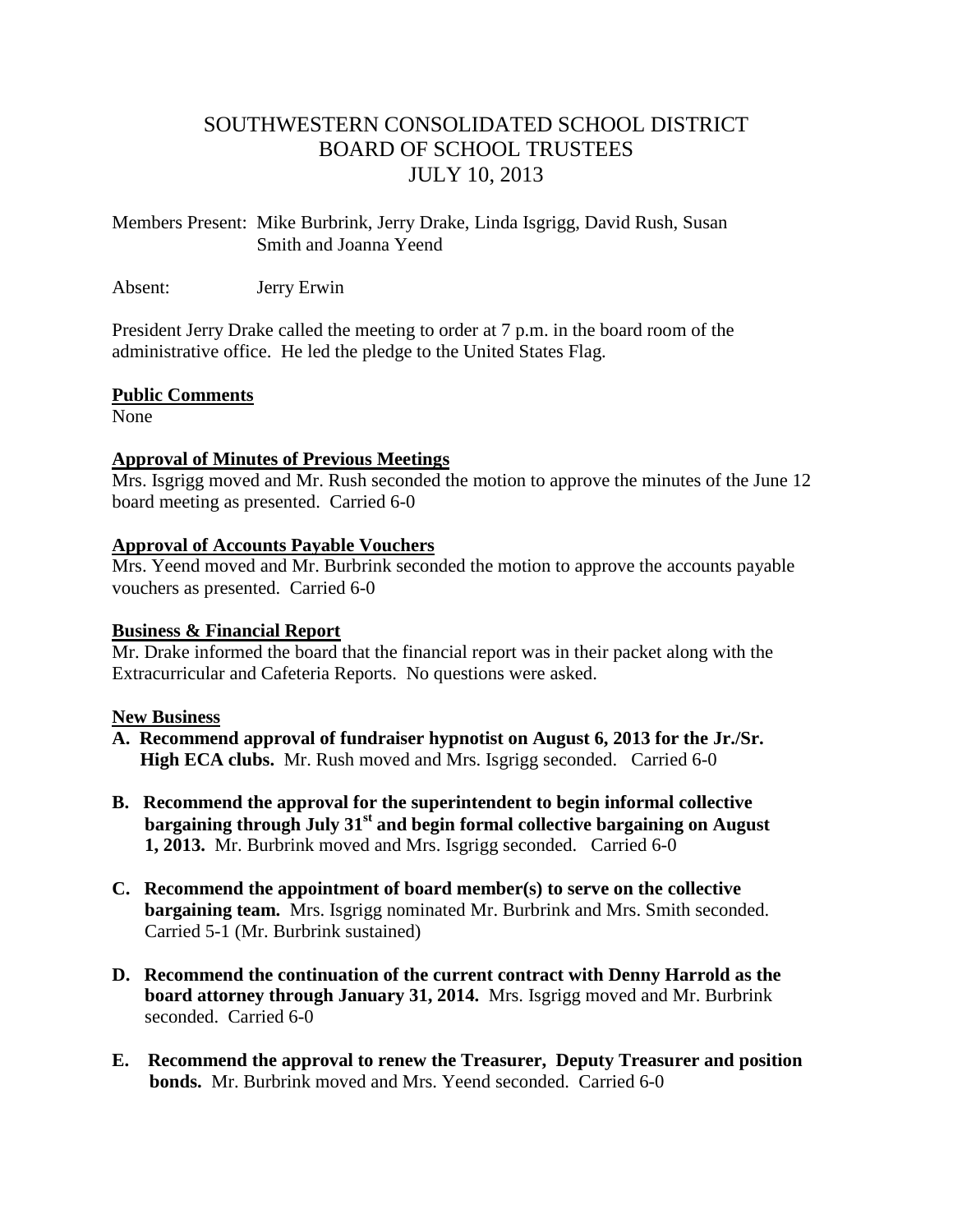- **F. Recommend the adoption of Affective Curriculum for High Ability Students in grades 7-12.** Mrs. Yeend moved and Mr. Burbrink seconded. Carried 6-0
- **G. Recommend approval of the Southwestern Jr./Sr. High School Improvement Plan.** BRSEC was listed in the introduction narrative but will be changed to Special Services of Johnson County. Mrs. Isgrigg moved and Mr. Burbrink seconded. Carried 6-0

#### **H. Other**

**Recommend increasing Susan Neville's contract to 260 days for \$250.00 per day which would be \$65,000.00 annually.** Mrs. Yeend moved and Mrs. Smith seconded. Carried 6-0

**Recommend that teachers last pay of the 2012-13 contract be paid off on August 9th instead of August 16. This will allow us to begin paying the teachers for their 2013-14 school year on August 16th . Contracted bus drivers will also be paid off on August 9th .** Mrs. Isgrigg moved and Mr. Burbrink seconded. Carried 6-0

Mrs. Maurer explained that this change in pay has gone through the Teachers Association.

#### **Personnel**

#### **A. Staff Leaves/Resignations/Terminations**

 **Mrs. Milner requested a maternity leave starting six weeks following the birth of her baby.** Mrs. Isgrigg moved and Mr. Burbrink seconded. Carried 6-0

#### **B. Recommendations to Hire**

 **Mrs. Maurer asked that the board hire Joshua Edwards as Southwestern Elementary Principal.** Mrs. Isgrigg moved and Mr. Burbrink seconded. Carried 6-0

 **Mr. Chase presented Chris Ingels-Social Studies teacher at the high school for \$34,192.00, Kris Fortune-Math teacher at the high school for \$30,000.00, and Matt Campbell-Language Arts teacher at the high school for \$30,000.00.** 

 **Mrs. Maurer also recommended the hiring of Lori Riggs as a full-time custodian at \$12.27 per hour.** Mrs. Yeend moved and Mrs. Smith seconded. Carried 6-0

#### **The following were hired:**

-Grade level chairpersons – K-Marilyn Joseph; 1<sup>st</sup>-Jama Schmitt, 2<sup>nd</sup>-Ali Kingen; 3<sup>rd</sup>-Eleanor Columbe; 4<sup>th</sup>-Angela Anspaugh; 5<sup>th</sup>-Katie Bennett; 6<sup>th</sup>-Cathy Macaluso -Student Council Sponsor – Anna Weinantz and volunteer Mary Lou Stickford -Elementary Athletic Director – Leanne Dellapenna -Elementary Science Co-coordinators – Angela Anspaugh and Stacy Baute -Elementary Spell Bowl Co-sponsors – Stacy Baute and Laura Donadio

Mr. Burbrink moved and Mrs. Yeend seconded. Carried 6-0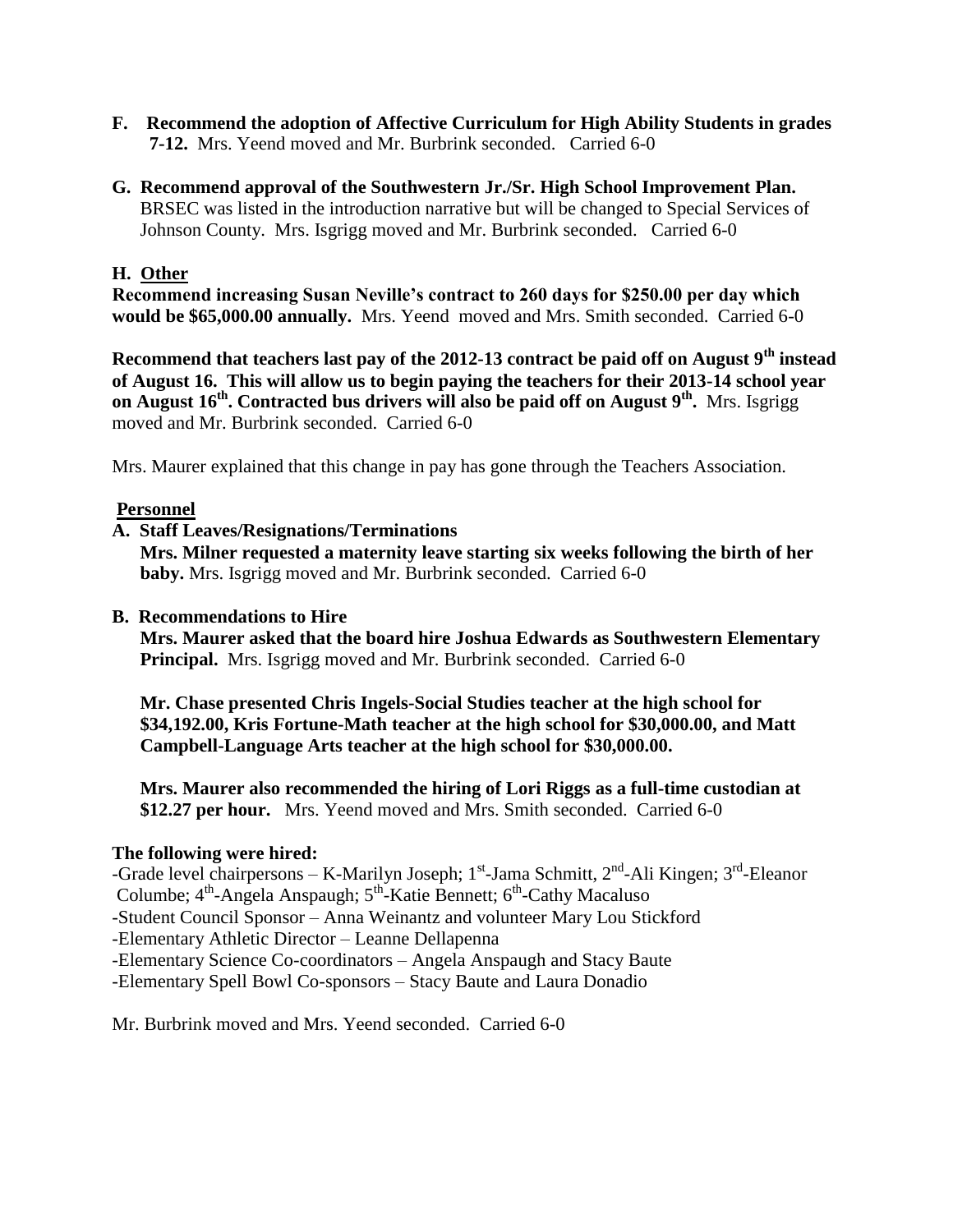#### **The following were hired:**

-Andrew Oswalt – Varsity Asst. Soccer & JH soccer coach -Chris Clark – volunteer asst. Cross Country Coach -Holly Blake – JH Cross County Coach; JH track coach; and asst. HS cheerleading coach -Josh Sipes – Varsity soccer coach -Doyle Swanson – JH boys basketball coach -Katie Fix – Varsity volleyball coach and varsity cheerleading coach -Steven Dietz – Varsity asst. girls basketball coach -Abby Dunagan – Varsity girls asst. basketball coach -Misty Weaver – Varsity softball coach -Alan Abel – Varsity asst. softball coach -Charles Foga – HS boys track coach -Charlie Taylor – JH track coach; varsity cross country coach; Jr. class sponsor -Gary Muldoon – Varsity girls golf coach; Varsity boys golf coach and boys basketball volunteer

Mrs. Yeend moved and Mr. Burbrink seconded. Carried 6-0

**Mrs. Maurer also recommended the hiring of Melanie Monroe as part-time cook and Mr. Seve Beach as PE/HealthTeacher at the high school at \$30,000.00.** Mrs. Isgrigg moved and Mrs. Smith seconded. Carried 6-0

- **C. Recommend authorization to hire staff as needed with the candidates presented for approval at the August 14, 2013 meeting.** Mrs. Yeend moved and Mr. Burbrink seconded. Carried 6-0
- **D. Other**

None

# **Public Comments**

None

### **Superintendent's Comments**

**Mrs. Maurer welcomed the new employees and told them that Southwestern is a great place to work. She also thanked members of the interview committee that were at the meeting-Ms. Bennett and Mrs. Pappano.**

#### **Board Comments**

All board members welcomed the new employees.